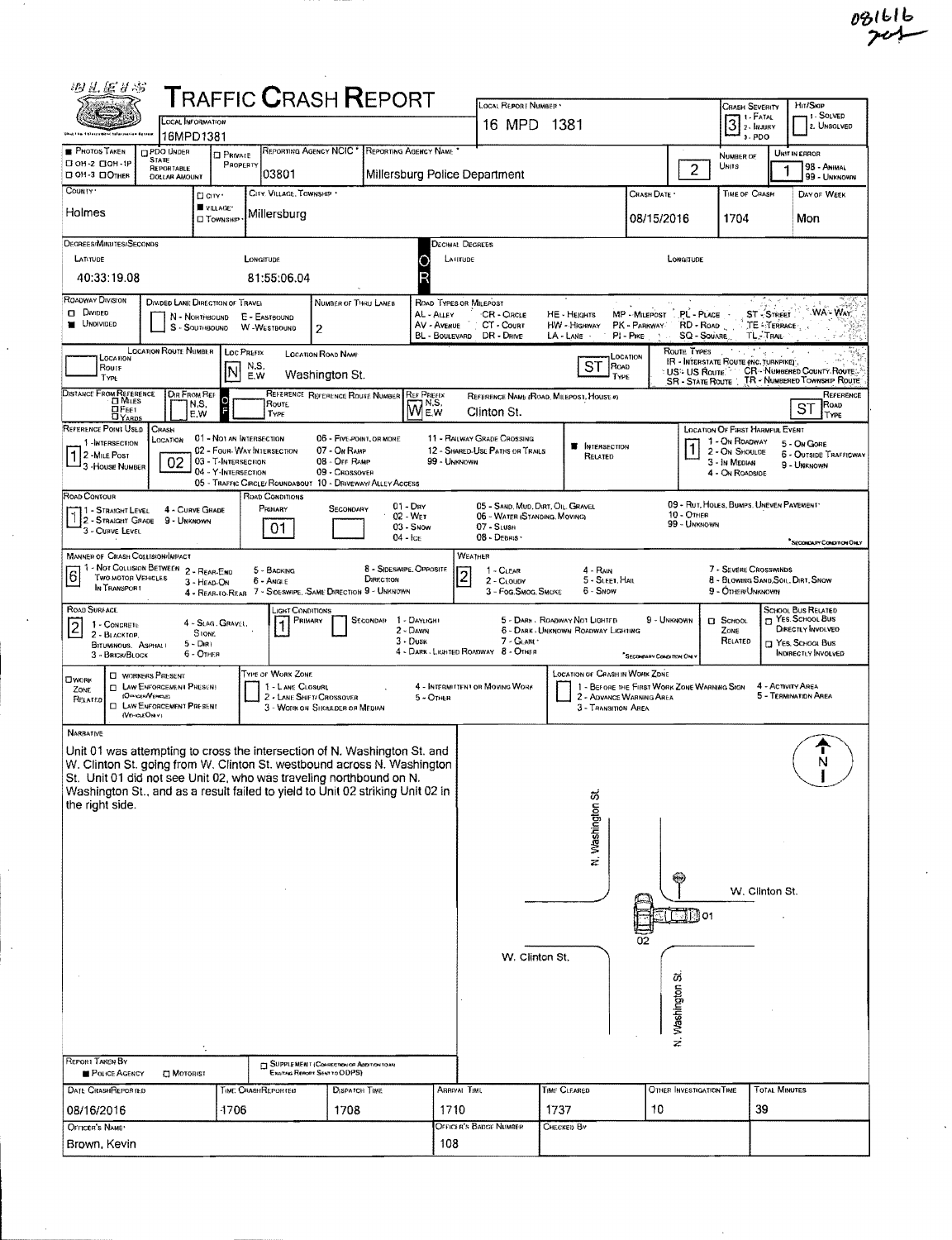| UNIT                                                                                                                                                                                                                                                                                                                                                                                            |                                                                                                                                         |                                                                                               |                                                                                                                             |  |  |  |  |  |  |
|-------------------------------------------------------------------------------------------------------------------------------------------------------------------------------------------------------------------------------------------------------------------------------------------------------------------------------------------------------------------------------------------------|-----------------------------------------------------------------------------------------------------------------------------------------|-----------------------------------------------------------------------------------------------|-----------------------------------------------------------------------------------------------------------------------------|--|--|--|--|--|--|
|                                                                                                                                                                                                                                                                                                                                                                                                 |                                                                                                                                         | LOCAL REPORT NUMBER<br>16 MPD 1381                                                            |                                                                                                                             |  |  |  |  |  |  |
| OWNER NAME, LAST, FIRST MIDDLE ( [] SAME AS DRIVER )<br>UNIT NUMBER                                                                                                                                                                                                                                                                                                                             | OWNER PHONE NUMBER                                                                                                                      | <b>DAMAGE SCALE</b><br><b>DAMAGE AREA</b>                                                     |                                                                                                                             |  |  |  |  |  |  |
| Clippinger, Clara, B.                                                                                                                                                                                                                                                                                                                                                                           | 330-464-3648                                                                                                                            | FRONT<br>3                                                                                    |                                                                                                                             |  |  |  |  |  |  |
| OWNER ADDRESS CITY, STATE, ZIP<br><b>CISAME AS DRIVER</b> )                                                                                                                                                                                                                                                                                                                                     | 1 - None<br>□                                                                                                                           |                                                                                               |                                                                                                                             |  |  |  |  |  |  |
| 783 Critchfield St., Millersburg, OH, 44654<br>LP STATE LICENSE PLATE NUMBER                                                                                                                                                                                                                                                                                                                    | # Occupants                                                                                                                             | 2 - MINOR                                                                                     |                                                                                                                             |  |  |  |  |  |  |
| ОН<br>ETP6971                                                                                                                                                                                                                                                                                                                                                                                   | VEHICLE IDENTIFICATION NUMBER<br>3FAHP0HA1AR328739                                                                                      |                                                                                               | $\Box$<br>□<br>1<br>3 - FUNCTIONAL                                                                                          |  |  |  |  |  |  |
| <b>VEHICLE YEAR</b><br><b>VEHICLE MAKE</b>                                                                                                                                                                                                                                                                                                                                                      | VEHICLE MODEL                                                                                                                           | VEHICLE COLOR                                                                                 |                                                                                                                             |  |  |  |  |  |  |
| 2010<br>Ford<br>INSURANCE COMPANY                                                                                                                                                                                                                                                                                                                                                               | Fusion                                                                                                                                  | <b>RED</b>                                                                                    | 4 - DISABUNG<br>o<br>o                                                                                                      |  |  |  |  |  |  |
| PROOF OF<br><b>INSURANCE</b><br>Erie Insurance<br><b>SHOWN</b>                                                                                                                                                                                                                                                                                                                                  | POLICY NUMBER<br>Q106804708                                                                                                             | TOWED BY                                                                                      | O<br>9 - UNKNOWN                                                                                                            |  |  |  |  |  |  |
| CARRIER NAME, ADDRESS. CITY. STATE, ZIP                                                                                                                                                                                                                                                                                                                                                         |                                                                                                                                         |                                                                                               | CARRIER PHONE                                                                                                               |  |  |  |  |  |  |
| US DOT<br>VEHICLE WEIGHT GVWR/GCWR                                                                                                                                                                                                                                                                                                                                                              | CARGO BODY TYPE                                                                                                                         |                                                                                               | <b>TRAFFICWAY DESCRIPTION</b>                                                                                               |  |  |  |  |  |  |
| 1 - LESS THAN OR EQUAL TO 10K LBS<br>2 - 10,001 to 26,000k Les<br>HM PLACARD ID NO.                                                                                                                                                                                                                                                                                                             | 01 - No CARGO BODY TYPE/NOT APPLICABL 09 - POLE<br>01<br>02 - Busi Van (9-15 Seats, Inc Driver)                                         | 10 - Cargo Tanik                                                                              | 1 - Two-Way, Not Divided<br>1 2 - Two-Way, Not Divided, Continuous Left Turn Lane                                           |  |  |  |  |  |  |
| 3 - MORE THAN 26,000K LBS                                                                                                                                                                                                                                                                                                                                                                       | 03 - Bus (16+ Seats, Inc Driver)<br>04 - VEHICLE TOWING ANOTHER VEHICLE<br>05 - Logging                                                 | 11 - FLAT BED<br>$12 - D$ uMP<br>13 - CONCRETE MIXER                                          | 3 - Two-Way, DIVIDED, UNPROTECTED (PAINTED OF GRASS >4FT.) MEDIA<br>4 - T WO-WAY, DIVIDED, POSITIVE MEDIAN BARRIER          |  |  |  |  |  |  |
| <b>HAZARDOUS MATERIAL</b><br><b>HM CLASS</b><br><b>CI RELATED</b>                                                                                                                                                                                                                                                                                                                               | 06 - INTERMODAL CONTAINER CHASIS<br>07 - CARGO VAN/ENCLUSED BOX                                                                         | 14 - AUTO TRANSPORTER<br>15 - GARBAGE /REFUSE                                                 | 5 - ONE-WAY TRAFFICWAY<br><b>D</b> HIT / SKIP UNIT                                                                          |  |  |  |  |  |  |
| NUMBER<br>NON-MOTORIST LOCATION PRIOR TO IMPACT<br>Type of Use                                                                                                                                                                                                                                                                                                                                  | 08 - GRAIN, CHIPS, GRAVEL<br>UNIT TYPE                                                                                                  | 99 - OTHER/UNKNOWN                                                                            |                                                                                                                             |  |  |  |  |  |  |
| 01 - INTERSECTION - MARKED CROSSWAL<br>$\mathbf{1}$<br>02 - INTERSECTION - NO CROSSWALK                                                                                                                                                                                                                                                                                                         | 04                                                                                                                                      |                                                                                               | PASSENGER VENICLES (LESS THAN SPASSENGERS MEDIMEARY TRUCKS OR COMBO UNITS > 10KLBS BUB/VAN/LIMO(S OR MORE INCLUDING DRIVER) |  |  |  |  |  |  |
| 03 - INTERSECTION OTHER<br>1 - PERSONAL<br>04 - MIDBLOCK - MARKED CROSSWALK                                                                                                                                                                                                                                                                                                                     | 01 - Sub-COMPACT<br>02 - COMPACT<br>99 - UNKNOWN 03 - MID SIZE                                                                          | 14 - SINGLE UNIT TRUCK, 3+ AXLES                                                              | 13 - SINGLE UNIT TRUCK OR VAN 2AXLE, 6 TRES 21 - BUS/VAN (9-15 Seats, Inc Driver)<br>22 - Bus (16+ Seats, Inc Driver)       |  |  |  |  |  |  |
| 2 - COMMERCIAL<br>05 - TRAVEL LANE - OTHER LOCATION<br>06 - BICYCLE LANE<br>3 - GOVERNMENT                                                                                                                                                                                                                                                                                                      | OR HIT/SKIP<br>04 - FULL SIZE<br>05 - MINIVAN                                                                                           | 15 - SINGLE UNIT TRUCK / TRAILER<br>15 - TRUCK/TRACTOR (BOSTAIL)<br>17 - TRACTOR/SEMI-TRAILER | NON-MOTORIST<br>23 - ANIMAL WITH RIDER<br>24 - ANMAL WITH BUGGY, WAGON, SUBREY                                              |  |  |  |  |  |  |
| 07 - SHOULDER/ROADSIDE<br>08 - SIDEWALK<br>09 - MEDIAN/CROSSING SLAND                                                                                                                                                                                                                                                                                                                           | 06 - SPORT UTILITY VEHICLE<br>$07 - P_{IGKUP}$<br>$08 - V_{AN}$                                                                         | 18 - TRACTOR/DOUBLE<br>19 - TRACTOR/TRIPLES                                                   | 25 - BICYCLE/PEDACYCLIST<br>26 - PEDESTRIAN/SKATER                                                                          |  |  |  |  |  |  |
| <b>IN EMERGENCY</b><br>10 - DRIVE WAY ACCESS<br>RESPONSE<br>11 - SHARED-USE PATH OR TRAIL                                                                                                                                                                                                                                                                                                       | 09 - MOTORCYCLE<br>10 - MOTORIZED BICYCLE                                                                                               | 20 - OTHER MEDIHEAVY VEHICLE                                                                  | 27 - OTHER NON-MOTORIST                                                                                                     |  |  |  |  |  |  |
| 12 - NON-TRAFFICWAY AREA<br>99 - OTHER/UNKNOWN                                                                                                                                                                                                                                                                                                                                                  | 11 - SNOWMOBILE/ATV<br>12 - OTHER PASSENGER VEHICLE                                                                                     | HAS HM PLACARD                                                                                |                                                                                                                             |  |  |  |  |  |  |
| SPECIAL FUNCTION 01 - NONE<br>09 - AMBULANCE<br>02 - TAXI<br>$10 -$ Fire                                                                                                                                                                                                                                                                                                                        | 17 - FARM VEHICLE<br>MOST DAMAGED AREA<br>18 - FARM EQUIPMENT                                                                           | 01 - None<br>08 - LEFT SIDE                                                                   | ACTION<br>99 - UNKNOWN<br>1 - Non- CONTACT                                                                                  |  |  |  |  |  |  |
| 01<br>03 - RENTAL TRUCK (OVER 10KLBS)<br>11 - HIGHWAY/MAINTENANCE<br>04 - Bus - SCHOOL (PUBLIC OR PRIVATE) 12 - MILITARY<br>05 - Bus - Transit                                                                                                                                                                                                                                                  | 02<br>19 - Мотовноме<br>20 - Colf Cart<br>21 - Train                                                                                    | 02 - CENTER FRONT<br>09 - LEFT FRONT<br>03 - RIGHT FRONT<br>IMPACT ARE 04 - RIGHT SIDE        | 2 - NON-COLLISION<br>10 - TOP AND WINDOWS<br>$3 -$ Striking                                                                 |  |  |  |  |  |  |
| 13 - Pouce<br>06 - Bus - CHARTER<br>14 - PUBLIC UTILITY<br>07 - Bus - SHUTTLE<br>15 - OTHER GOVERNMENT                                                                                                                                                                                                                                                                                          | 22 - OTHER (EXPLANIN NASHATNE)<br>02                                                                                                    | 11 - UNDERCARRIAGE<br>05 - RIGHT REAR<br>12 - LOAD/TRAILER<br>06 - REAR CENTER                | 4 - STRUCK<br>5 - STRIKING/STRUCK<br>13 - TOTAL (ALL AREAS)                                                                 |  |  |  |  |  |  |
| 08 - Bus. OTHER<br>16 - CONSTRUCTION EOIP.                                                                                                                                                                                                                                                                                                                                                      |                                                                                                                                         | 07 - LEFT REAR<br>14 - OTHER                                                                  | 9 - UNKNOWN                                                                                                                 |  |  |  |  |  |  |
| PRE-CRASH ACTIONS<br>MOTORIST<br>01                                                                                                                                                                                                                                                                                                                                                             |                                                                                                                                         | NON-MOTORIST                                                                                  |                                                                                                                             |  |  |  |  |  |  |
| 01 - STRAIGHT AHEAD<br>07 - MAKING U-TURN<br>02 - BACKING<br>08 - ENTERING TRAFFIC LANE                                                                                                                                                                                                                                                                                                         | 13 - Nego hating a Curve<br><b>14 - OTHER MOTORIST ACTIO</b>                                                                            | 15 - ENTERING OR CROSSING SPECIFIED LOCATIO<br>16 - WALKING RUNNING, JOGGING, PLAYING, CYCUNG | 21 - OTHER NON-MOTORIST ACTION                                                                                              |  |  |  |  |  |  |
| 03 - CHANGING LANES<br>09 - LEAVING TRAFFIC LANE<br>99 - UNKNOWN<br>04 - OVERTAKING/PASSING<br>10 - PARKED<br>05 - MAKING RIGHT TURN                                                                                                                                                                                                                                                            | 11 - SLOWING OF STOPPED IN TRAFFIC                                                                                                      | 17 - Woaking<br>18 - PUSHING VEHICLE<br>19 - APPROACHING OR LEAVING VEHICLE                   |                                                                                                                             |  |  |  |  |  |  |
| 06 - MAKING LEFT TURN<br>12 - DRIVERLESS                                                                                                                                                                                                                                                                                                                                                        |                                                                                                                                         | 20 - STANDING                                                                                 |                                                                                                                             |  |  |  |  |  |  |
| <b>CONTRIBUTING CIRCUMSTANCE</b><br>PRIMARY<br>MOTORIST<br>01 - NONE                                                                                                                                                                                                                                                                                                                            | Non-Motorist<br><b>22 - NONE</b><br>11 - IMPROPER BACKING                                                                               |                                                                                               | <b>VEHICLE DEFECTS</b><br>01 - TURN SIGNALS                                                                                 |  |  |  |  |  |  |
| 02<br>02 - FAILURE TO YIELD<br>03 - RAN RED LIGHT                                                                                                                                                                                                                                                                                                                                               | 12 - IMPROPER START FROM PARKED POSITION<br>13 - STOPPED OR PARKED ILLEGALLY<br>24 - DARTING                                            | 23 - IMPROPER CROSSING                                                                        | 02 - HEAD LAMPS<br>03 - TAIL LAMPS<br>04 - BRAKES                                                                           |  |  |  |  |  |  |
| 04 - RAN STOP SIGN<br>SECONDARY<br>05 - Exceeded Speed Limit                                                                                                                                                                                                                                                                                                                                    | 14 - OPERATING VEHICLE IN NEGLIGENT MANNER<br>15 - SWERING TO AVOID (DUE TO EXTERNAL CONDITIONS)                                        | 25 - LYING AND/OR ILLEGALLY IN ROADWAY<br>26 - FALURE TO YIELD RIGHT OF WAY                   | 05 - STEERING<br>06 - TIRE BLOWOUT                                                                                          |  |  |  |  |  |  |
| 06 - UNSAFE SPEED<br>07 - IMPROPER TURN<br>08 - LEFT OF CENTER                                                                                                                                                                                                                                                                                                                                  | 16 - WRONG SIDE/WRONG WAY<br>28 - INATTENTIVE<br>17 - FALURE TO CONTROL<br>18 - VISION OBSTRUCTION                                      | 27 - NOT VISIBLE (DARK CLOTHING)<br>29 - FAILURE TO OBEY TRAFFIC SIGNS                        | 07 - WORN OR SUCK TIRES<br>08 - TRAILER EQUIPMENT DEFECTIVE                                                                 |  |  |  |  |  |  |
| 09 - FOLLOWED TOO CLOSELY/ACDA<br>99 - UNKNOWN<br>10 - IMPROPER LANE CHANGE                                                                                                                                                                                                                                                                                                                     | 19 - OPERATING DEFECTIVE EQUIPMENT<br>20 - LOAD SHIFTING/FALLING/SPILLING                                                               | /SIGNALS/OFFICER<br>30 - WRONG SIDE OF THE ROAD                                               | 09 - MOTOR TROUBLE<br>10 - DISABLED FROM PRIOR ACCIDENT<br>11 - OTHER DEFECTS                                               |  |  |  |  |  |  |
| /PASSING/OFF ROAD                                                                                                                                                                                                                                                                                                                                                                               | 21 - OTHER IMPROPER ACTION                                                                                                              | 31 - OTHER NON-MOTORIST ACTION                                                                |                                                                                                                             |  |  |  |  |  |  |
| <b>SEQUENCE OF EVENTS</b><br>5<br>6<br>20                                                                                                                                                                                                                                                                                                                                                       | <b>NON-COLLISION EVENTS</b><br>01 - OVERTURN/ROLLOVER                                                                                   | 06 - EQUIPMENT FAILURE<br>(BLOWN TIRE, BRAKE FAILURE, ETC)                                    | 10 - Cross Median                                                                                                           |  |  |  |  |  |  |
| FIRST<br>Moat<br>99 - UNKNOWN<br><b>HARMFUL</b><br><b>HARMFUL</b>                                                                                                                                                                                                                                                                                                                               | 02 - FIRE/EXPLOSION<br>03 - IMMERSION<br>04 - Jackknife                                                                                 | 07 - Separation of Units<br>08 - RAN OFF ROAD RIGHT                                           | 11 - CROSS CENTER LINE<br>OPPOSITE DIRECTION OF TRAVEL<br>12 - Downhill Rumaway                                             |  |  |  |  |  |  |
| EVENT<br>EVENT                                                                                                                                                                                                                                                                                                                                                                                  | 05 - CARGO/EQUIPMENT LOSS OR SHIFT<br>COLLISION WITH FIXED, OBJECT                                                                      | 09 - RAN OFF ROAD LEFT                                                                        | 13 - OTHER NON-COLLISION                                                                                                    |  |  |  |  |  |  |
| COLLISION WITH PERSON, VEHICLE OR OBJECT NOT FIXED<br>25 - IMPACT ATTENUATOR/CRASH CUSHION33 - MEOJAN CABLE BARRIER<br>41 - OTHER POST, POLE<br>48 - TREE<br>14 - PEDESTRIAN<br>21 - PARKED MOTOR VEHICLE<br>34 - MEDIAN GUARDRAIL BARRIER<br>49 - FIRE HYDRANT<br>26 - BRIDGE OVERHEAD STRUCTURE<br>OR SUPPORT                                                                                 |                                                                                                                                         |                                                                                               |                                                                                                                             |  |  |  |  |  |  |
| 35 - MEDIAN CONCRETE BARRIER<br>42 - Culvert<br>50 - WORK ZONE MAINTENANCE<br>15 - PEDALCYCLE<br>22 - WORK ZONE MAINTENANCE EQUIPMENT<br>27 - BRIDGE PIER OR ABUTMENT<br>28 - BRIDGE PARAPET<br>36 - Median Other Barrier<br>$43 - C$ ure<br>16 - RAILWAY VEHICLE (THAIR, ENGINE)<br>23 - STRUCK BY FALLING, SHIFTING CARGO<br>EQUIPMENT                                                        |                                                                                                                                         |                                                                                               |                                                                                                                             |  |  |  |  |  |  |
| 37 - TRAFFIC SIGN POST<br>44 - Опен<br>51 - WALL, BUILDING, TUNNEL<br>17 - Animal - FARM<br>OR ANYTHING SET IN MOTION BY A<br>29 - BRIDGE RAIL<br>45 - EMBANKMENT<br>52 - OTHER FIXED OBJECT<br>18 - ANIMAL - DEER<br><b>30 - GUARDRAIL FACE</b><br>38 - OVERHEAD SIGN POST<br><b>MOTOR VEHICLE</b><br>$46 -$ FENCE<br>19 - ANIMAL -OTHER<br>31 - GUARDRAILEND<br>39 - LIGHT/LUMINARIES SUPPORT |                                                                                                                                         |                                                                                               |                                                                                                                             |  |  |  |  |  |  |
| 24 - OTHER MOVABLE OBJECT<br>20 - MOTOR VEHICLE IN TRANSPORT                                                                                                                                                                                                                                                                                                                                    | 32 - PORTABLE BARRIER                                                                                                                   | 40 - Unury Pour                                                                               | 47 - MAILBOX                                                                                                                |  |  |  |  |  |  |
| UNIT SPEED<br>Posted Speed<br>TRAFFIC CONTROL<br>01 - No Controls<br>25<br>02<br>10                                                                                                                                                                                                                                                                                                             | 07 - RAILROAD CROSSBUCKS<br>13 - Crosswalk Lines                                                                                        | UNIT DIRECTION<br>FROM                                                                        | 9 - UNKNOWN<br>1 - North<br>5 - NORTHEAST<br>Τо<br>6 - NORTHWEST<br>$2 -$ South                                             |  |  |  |  |  |  |
| 02 - S rop Sign<br>03 - Yield Sign<br>04 - TRAFFIC SIGNAL                                                                                                                                                                                                                                                                                                                                       | 14 - WALK/DON'T WALK<br>08 - RAILROAD FLASHERS<br>15 - O THER<br>09 - RAILROAD GATES<br>16 - Not Reported<br>10 - Costruction Barricade |                                                                                               | $3 - East$<br>7 - SOUTHEAST<br>4 - WEST<br>8 - SOUTHWEST                                                                    |  |  |  |  |  |  |
| <b>STATED</b><br>05 - TRAFFIC FLASHERS<br>ESTIMATED<br>06 - School ZONE                                                                                                                                                                                                                                                                                                                         | 11 - PERSON (FLAGGER, OFFICER<br>12 - PAVEMENT MARKINGS                                                                                 |                                                                                               |                                                                                                                             |  |  |  |  |  |  |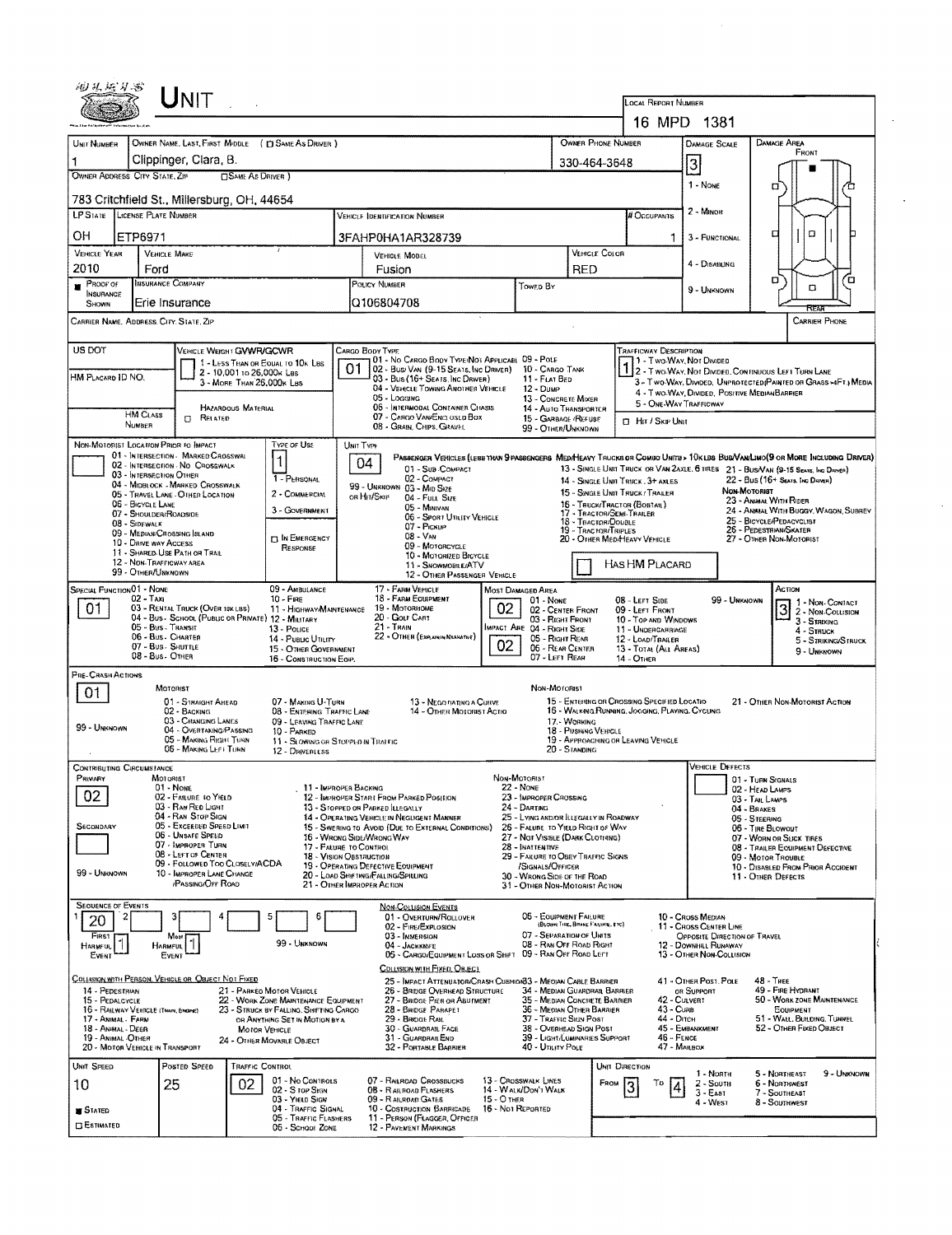|                                                                                                                                                                                                                                 | $\sf J$ NIT                                                                                                                                                                                                                                                                                                                                                                          |                                                                                                                                                                             |                                                                                                                                                                                                                                                                                                                                                                                                          |                                                                                                                                                                                                                                                                                                                                       |                                                                                                                                                                                                                           | LOCAL REPORT NOMBER                                                                                                                                    |                                                                                                                                                |                                                                                                                                                                                                                                                                                                                                                                                                                          |  |  |
|---------------------------------------------------------------------------------------------------------------------------------------------------------------------------------------------------------------------------------|--------------------------------------------------------------------------------------------------------------------------------------------------------------------------------------------------------------------------------------------------------------------------------------------------------------------------------------------------------------------------------------|-----------------------------------------------------------------------------------------------------------------------------------------------------------------------------|----------------------------------------------------------------------------------------------------------------------------------------------------------------------------------------------------------------------------------------------------------------------------------------------------------------------------------------------------------------------------------------------------------|---------------------------------------------------------------------------------------------------------------------------------------------------------------------------------------------------------------------------------------------------------------------------------------------------------------------------------------|---------------------------------------------------------------------------------------------------------------------------------------------------------------------------------------------------------------------------|--------------------------------------------------------------------------------------------------------------------------------------------------------|------------------------------------------------------------------------------------------------------------------------------------------------|--------------------------------------------------------------------------------------------------------------------------------------------------------------------------------------------------------------------------------------------------------------------------------------------------------------------------------------------------------------------------------------------------------------------------|--|--|
|                                                                                                                                                                                                                                 |                                                                                                                                                                                                                                                                                                                                                                                      |                                                                                                                                                                             |                                                                                                                                                                                                                                                                                                                                                                                                          |                                                                                                                                                                                                                                                                                                                                       |                                                                                                                                                                                                                           |                                                                                                                                                        | 16 MPD 1381                                                                                                                                    |                                                                                                                                                                                                                                                                                                                                                                                                                          |  |  |
| UNIT NUMBER                                                                                                                                                                                                                     | OWNER NAME: LAST, FIRST, MIDDLE ( C SAME AS DRIVER )                                                                                                                                                                                                                                                                                                                                 |                                                                                                                                                                             |                                                                                                                                                                                                                                                                                                                                                                                                          |                                                                                                                                                                                                                                                                                                                                       | OWNER PHONE NUMBER                                                                                                                                                                                                        |                                                                                                                                                        | <b>DAMAGE SCALE</b>                                                                                                                            | <b>DAMAGE AREA</b>                                                                                                                                                                                                                                                                                                                                                                                                       |  |  |
|                                                                                                                                                                                                                                 | Bradford, Llovd, B.                                                                                                                                                                                                                                                                                                                                                                  |                                                                                                                                                                             |                                                                                                                                                                                                                                                                                                                                                                                                          |                                                                                                                                                                                                                                                                                                                                       | 740-492-0782                                                                                                                                                                                                              |                                                                                                                                                        | $\overline{2}$                                                                                                                                 | FRONT<br>л                                                                                                                                                                                                                                                                                                                                                                                                               |  |  |
| OWNER ADDRESS CITY, STATE, ZIP                                                                                                                                                                                                  | <b>CISAME AS DRIVER</b> )<br>201 Ray St., Newcomerstown, OH, 43832                                                                                                                                                                                                                                                                                                                   |                                                                                                                                                                             |                                                                                                                                                                                                                                                                                                                                                                                                          |                                                                                                                                                                                                                                                                                                                                       |                                                                                                                                                                                                                           |                                                                                                                                                        | 1 - NONE                                                                                                                                       | o<br>п                                                                                                                                                                                                                                                                                                                                                                                                                   |  |  |
| <b>LP STATE LICENSE PLATE NUMBER</b>                                                                                                                                                                                            |                                                                                                                                                                                                                                                                                                                                                                                      |                                                                                                                                                                             | <b>VEHICLE IDENTIFICATION NUMBER</b>                                                                                                                                                                                                                                                                                                                                                                     |                                                                                                                                                                                                                                                                                                                                       |                                                                                                                                                                                                                           | # Occupants                                                                                                                                            | 2 - MINOR                                                                                                                                      |                                                                                                                                                                                                                                                                                                                                                                                                                          |  |  |
| ОH<br>474YBE                                                                                                                                                                                                                    |                                                                                                                                                                                                                                                                                                                                                                                      |                                                                                                                                                                             | 2C4RDGBG1ER465754                                                                                                                                                                                                                                                                                                                                                                                        |                                                                                                                                                                                                                                                                                                                                       |                                                                                                                                                                                                                           | 1.                                                                                                                                                     | 3 - FUNCTIONAL                                                                                                                                 | O<br>а                                                                                                                                                                                                                                                                                                                                                                                                                   |  |  |
| <b>VEHICLE YEAR</b>                                                                                                                                                                                                             | <b>VEHICLE MAKE</b>                                                                                                                                                                                                                                                                                                                                                                  |                                                                                                                                                                             | <b>VEHICLE MODEL</b>                                                                                                                                                                                                                                                                                                                                                                                     | <b>VEHICLE COLOR</b>                                                                                                                                                                                                                                                                                                                  |                                                                                                                                                                                                                           |                                                                                                                                                        |                                                                                                                                                |                                                                                                                                                                                                                                                                                                                                                                                                                          |  |  |
| 2014                                                                                                                                                                                                                            | Dodge                                                                                                                                                                                                                                                                                                                                                                                |                                                                                                                                                                             | Grand Caravan                                                                                                                                                                                                                                                                                                                                                                                            |                                                                                                                                                                                                                                                                                                                                       | <b>RED</b>                                                                                                                                                                                                                |                                                                                                                                                        | 4 - DISABLING                                                                                                                                  |                                                                                                                                                                                                                                                                                                                                                                                                                          |  |  |
| Proof of<br><b>INSURANCE</b><br>SHOWN                                                                                                                                                                                           | <b>INSURANCE COMPANY</b><br>Nationwide                                                                                                                                                                                                                                                                                                                                               |                                                                                                                                                                             | POLICY NUMBER<br>9234K781094                                                                                                                                                                                                                                                                                                                                                                             | Towed By                                                                                                                                                                                                                                                                                                                              |                                                                                                                                                                                                                           |                                                                                                                                                        | 9 - UNKNOWN                                                                                                                                    | σ<br>ά<br>$\Box$                                                                                                                                                                                                                                                                                                                                                                                                         |  |  |
|                                                                                                                                                                                                                                 | CARRIER NAME, ADDRESS, CITY, STATE, ZIP                                                                                                                                                                                                                                                                                                                                              |                                                                                                                                                                             |                                                                                                                                                                                                                                                                                                                                                                                                          |                                                                                                                                                                                                                                                                                                                                       |                                                                                                                                                                                                                           |                                                                                                                                                        |                                                                                                                                                | <b>CARRIER PHONE</b>                                                                                                                                                                                                                                                                                                                                                                                                     |  |  |
| US DOT<br>VEHICLE WEIGHT GVWR/GCWR<br>1 - LESS THAN OR EQUAL TO 10K LBS<br>2 - 10,001 ro 26,000k Las<br>HM PLACARD ID NO.<br>3 - MORE THAN 26.000K LBS<br><b>HAZARDOUS MATERIAL</b><br><b>HM CLASS</b><br>$n$ Related<br>NUMBER |                                                                                                                                                                                                                                                                                                                                                                                      |                                                                                                                                                                             | CARGO BODY TYPE<br>01 - No CARGO BODY TYPE/NOT APPLICABL 09 - POLE<br>01<br>02 - Busi Van (9-15 Seats, NC DRIVER) 10 - CARGO TANK<br>03 - Bus (16+ Seats, Inc Driver)<br>04 - VEHICLE TOWING ANOTHER VEHICLE<br>05 - Logging<br>06 - Intermodal Container Chasis<br>07 - CARGO VAN/ENCLOSED BOX<br>08 - GRAIN, CHIPS, GRAVEL                                                                             | 12 - Duwe                                                                                                                                                                                                                                                                                                                             | TRAFFICWAY DESCRIPTION<br>11 - Two-Way, Not Divided<br>11 - FLAT BED<br>13 - CONCRETE MIXER<br>5 - ONE-WAY TRAFFICWAY<br>14 - AUTO TRANSPORTER<br>15 - GARBAGE /REFUSE<br><b>El Hin / Skip Unit</b><br>99 - OTHER/UNKNOWN |                                                                                                                                                        |                                                                                                                                                | 2 - Two Way, Not Divided, Continuous Left Turn Lane<br>3 - Two-WAY, DIVIDED, UNPROTECTED(PAINTED OR GRASS >4FT.) MEDIA<br>4 - TWO-WAY, DIVIDED, POSITIVE MEDIAN BARRIER                                                                                                                                                                                                                                                  |  |  |
| 06 - BICYCLE LANE<br>08 - SIDEWALK                                                                                                                                                                                              | NON-MOTORIST LOCATION PRIOR TO IMPACT<br>01 - INTERSECTION MARKED CROSSWAL<br>02 - INTERSECTION NO CROSSWALK<br>03 - INTERSECTION OTHER<br>04 - MIDBLOCK - MARKED CROSSWALK<br>05 - TRAVEL LANE - OTHER LOCATION<br>07 - Shoulder/Roadside<br>09 - MEDIAN/CROSSING SLAND<br>10 - DRIVE WAY ACCESS<br>11 - SHARED-USE PATH OR TRAIL<br>12 - NON-TRAFFICWAY AREA<br>99 - OTHER/UNKNOWN | TYPE OF USE<br>1<br>1 - PERSONAL<br>2 - COMMERCIAL<br>3 - GOVERNMENT<br><b>D IN EMERGENCY</b><br>RESPONSE                                                                   | UNIT TYPE<br>05<br>01 - Sub-COMPACT<br>02 - COMPACT<br>99 - UNKNOWN 03 - MID SIZE<br>or Hit/Skip<br>04 - FULL SIZE<br>05 - MINIVAN<br>06 - Sport Uthity Vehicle<br>07 - PICKUP<br>08 - VAN<br>09 - MOTORCYCLE<br>10 - MOTORIZED BICYCLE<br>11 - SNOWMOBILE/ATV<br>12 - OTHER PASSENGER VEHICLE                                                                                                           |                                                                                                                                                                                                                                                                                                                                       | 17 - THACTORISEMI-TRAILER<br>18 - TRACTORIDOUBLE<br>19 - TRACTOR/TRIPLES                                                                                                                                                  | 14 - SINGLE UNIT TRUCK, 3+ AXLES<br>15 - SINGLE UNII TRUCK / TRAILER<br>15 - TRUCK/TRACTOR (BOSTAIL)<br>20 - OTHER MEDIHEAVY VEHICLE<br>HAS HM PLACARD |                                                                                                                                                | PASSENGER VEHICLES (LESS THAN 9 PASSENGERS MEDIHEAVY TRUCKS OR COMSO UNITS > 10KLSS BUSNANLINO(9 OR MORE INCLUDING DRIVER)<br>13 - SINGLE UNIT TRUCK OR VAN ZAXLE, 5 TIRES 21 - BUS/VAN (9-15 SEATS, INC DRIVER)<br>22 - BUS (16+ SEATS, INC DRIVER)<br>NON-MOTORIST<br>23 - ANIMAL WITH RIDER<br>24 - ANIMAL WITH BUGGY, WAGON, SURREY<br>25 - BICYCLE/PEDACYCLIST<br>26 - PEDESTRIAN/SKATER<br>27 - OTHER NON-MOTORIST |  |  |
| <b>SPECIAL FUNCTION 01 - NONE</b><br>01                                                                                                                                                                                         | $02$ Taxi<br>03 - RENTAL TRUCK (OVER 10K LBS)<br>04 - Bus - SCHOOL (PUBLIC OR PRIVATE) 12 - MILITARY<br>05 - Bus . Transit<br>06 - Bus - Charler<br>07 - Bus - SHUTTLE<br>08 - Bus . OTHER                                                                                                                                                                                           | 09 - AMBULANCE<br>10 - Fine<br>11 - HIGHWAY/MAINTENANCE<br>13 - POLICE<br>14 - Pultic Uticity<br>15 - OTHER GOVERNMENT<br>16 - CONSTRUCTION EQIP                            | 17 - FARM VEHICLE<br>18 - FARM EQUIPMENT<br>19 - MOTORHOME<br>20 - GOLF CART<br>$21 -$ Train<br>22 - OTHER (EXHANDINAPRATIVE)                                                                                                                                                                                                                                                                            | <b>MOST DAMAGED AREA</b><br>01 - NONE<br>04.<br>03 - Right Front<br>MPACT ARE 04 - RIGHT SIDE<br>05 - Right Rear<br>04<br>05 - REAR CENTER<br>07 - Left Rear                                                                                                                                                                          | 02 - CENTER FRONT                                                                                                                                                                                                         | 08 - LEFT SIDE<br>09 - LEFT FRONT<br>10 - TOP AND WINDOWS<br>11 - UNDERCARRIAGE<br>12 - LOAD/TRAILER<br>13 - TOTAL (ALL AREAS)<br>14 - OTHER           | 99 - Unknown                                                                                                                                   | ACTION<br>1 - Non-Contact<br>2 - Non-Collision<br>3 - Striking<br>4 - STRUCK<br>5 - STRIKING/STRUCK<br>9 - UNKNOWN                                                                                                                                                                                                                                                                                                       |  |  |
| PRE- CRASH ACTIONS<br>U1<br>99 - UNKNOWN                                                                                                                                                                                        | MOTORIS!<br>01 - STRAIGHT AHEAD<br>02 - BACKING<br>03 - CHANGING LANES<br>04 - OVERTAKING PASSING<br>05 - MAKING RIGHT TURN<br>06 - MAKING LEFT TURN                                                                                                                                                                                                                                 | 07 - MAKING U-TURN<br>08 - ENTERING TRAFFIC LANE<br>09 - LEAVING TRAFFIC LANE<br>10 - PARKED<br>12 - DANERLESS                                                              | 13 - NEGOTIATING A CURVE<br>14 - OTHER MOTORIST ACTIO<br>11 - Slowing or Stopped in Traffic                                                                                                                                                                                                                                                                                                              | Non-Motorist                                                                                                                                                                                                                                                                                                                          | 17 - WORKING<br>18 - Pushing Vehicle<br>20 - STANDING                                                                                                                                                                     | 15 - ENTERING OR CROSSING SPECIFIED LOCATIO<br>16 - WALKING RUNNING, JOGGING, PLAYING, CYCLING<br>19 - APPROACHING OR LEAVING VEHICLE                  |                                                                                                                                                | 21 - OTHER NON-MOTORIST ACTION                                                                                                                                                                                                                                                                                                                                                                                           |  |  |
| <b>CONTRIBUTING CIRCUMSTANCE</b><br>Primary<br>01<br>SECONDARY<br>99 - Unknown                                                                                                                                                  | MOTORIST<br>01 - None<br>02 - FAILURE TO YIELD<br>03 - RAN RED LIGHT<br>04 - RAN STOP SIGN<br>05 - Exceeped Speed Limit<br>05 - Unsare Speed<br>07 - IMPROPER TURN<br>08 - LEFT OF CENTER<br>09 - FOLLOWED TOO CLOSELVACDA<br>10 - IMPROPER LANE CHANGE<br><b>PASSING OFF ROAD</b>                                                                                                   |                                                                                                                                                                             | 11 - IMPROPER BACKING<br>12 - IMPROPER START FROM PARKED POSITION<br>13 - STOPPED OR PARKED ILLEGALLY<br>14 - OPERATING VEHICLE IN NEGLIGENT MANNER<br>15 - Swering to Avoid (Due to External Conditions)<br>16 - WRONG SIDE AVRONG WAY<br>17 - FALURE TO CONTROL<br>18 - Vision OBSTRUCTION<br>19 - OPERATING DEFECTIVE EQUIPMENT<br>20 - LOAD SHIF TING/FALLING/SPILLING<br>21 - OTHER IMPROPER ACTION | NON-MOTORIST<br>22 - NONE<br>23 - IMPROPER CHOSSING<br>24 - DARTING<br>25 - LYING ANDIOR ILLEGALLY IN ROADWAY<br>25 - FALURE TO YIELD RIGHT OF WAY<br>27 - Not Visiele (DARK CLOTHING)<br>28 - INATTENTIVE<br>29 - FAILURE TO OBEY TRAFFIC SIGNS<br>/SIGNALS/OFFICER<br>30 - WRONG SIDE OF THE ROAD<br>31 - OTHER NON-MOTORIST ACTION |                                                                                                                                                                                                                           |                                                                                                                                                        | <b>VEHICLE DEFECTS</b>                                                                                                                         | 01 - TURN SIGNALS<br>02 - Head Lamps<br>03 - TAIL LAMPS<br>04 - BRAKES<br><b>05 - STEERING</b><br>06 - TIRE BLOWOUT<br>07 - WORN OR SLICK TIRES<br>08 - TRAILER EQUIPMENT DEFECTIVE<br>09 - MOTOR TROUBLE<br>10 - DISABLED FROM PRIOR ACCIDENT<br>11 - OTHER DEFECTS                                                                                                                                                     |  |  |
| <b>SEQUENCE OF EVENTS</b><br>20<br>Finst<br><b>HARMFUL</b><br>EVEN1                                                                                                                                                             | Most<br><b>HARMEUL</b><br>EVENT                                                                                                                                                                                                                                                                                                                                                      | 5<br>6<br>99 - UNKNOWN                                                                                                                                                      | NON-COLLISION EVENTS<br>01 - Overturn/Rollover<br>02 - FIRE/EXPLOSION<br>03 - IMMERSION<br>04 - JACKKNIFE<br>05 - CARGO/EQUIPMENT LOSS OR SHIFT<br>COLLISION WITH FIXED, OBJECT                                                                                                                                                                                                                          |                                                                                                                                                                                                                                                                                                                                       | 06 - EQUIPMENT FAILURE<br><b>IBICHIN TIRE, BRANE FARARE, ETC)</b><br>07 - SEPARATION OF UNITS<br>08 - RAN OFF ROAD RIGHT<br>09 - RAN OFF ROAD LEFT                                                                        |                                                                                                                                                        | 10 - Cross Median<br>11 - Cross Center Line<br><b>OPPOSITE DIRECTION OF TRAVEL</b><br>12 - DOWNHILL RUNAWAY<br><b>13 - OTHER NON-COLLISION</b> |                                                                                                                                                                                                                                                                                                                                                                                                                          |  |  |
| 14 - PEDESTRIAN<br>15 - PEDALCYCLE<br>16 - RAILWAY VEHICLE (TRAIN, EMOINE)<br>17 - Animal - Farm<br>18 - Animal - Deer<br>19 - ANIMAL -OTHER<br>20 - MOIOR VEHICLE IN TRANSPORT                                                 | COLLISION WITH PERSON, VEHICLE OR OBJECT NOT FIXED<br><b>MOTOR VEHICLE</b>                                                                                                                                                                                                                                                                                                           | 21 - PARKED MOTOR VEHICLE<br>22 - WORK ZONE MAINTENANCE EQUIPMENT<br>23 - STRUCK BY FALLING, SHIF FING CARGO<br>OR ANYTHING SET IN MOTION BY A<br>24 - OTHER MOVABLE OBJECT | 25 - IMPACT ATTENDATOH/CRASH CUSHION33 - MEDIAN CABLE BARRIER<br>26 - BRIDGE OVERHEAD STRUCTURE<br>27 - BRIDGE PIER OR ABU MENT<br>28 - BRIDGE PARAPET<br>29 - Bridge Rail<br>30 - GUARDRAIL FACE<br>31 - GUARDRAILEND<br>32 - PORTABLE BAHRIER                                                                                                                                                          | 37 - Traffic Sign Post<br>40 - Unure Pole                                                                                                                                                                                                                                                                                             | 34 - MEDIAN GUARDRAIL BARRIER<br>35 - MEDIAN CONCRETE BARRIER<br>36 - MEDIAN OTHER BARRIER<br>38 - Overhead Sign Post<br>39 - LIGHT/LUMINARIES SUPPORT                                                                    | 42 - Culvent<br>$43 - C$ URB<br>44 - Олсн<br>46 - FENCE<br>47 - MAILBOX                                                                                | 41 - OTHER POST, POLE<br>OR SUPPORT<br>45 - EMBANKMENT                                                                                         | $48 - T$ REE<br>49 - FIRE HYDRANT<br>50 - WORK ZONE MAINTENANCE<br>EDUIPMENT<br>51 - WALL, BUILDING, TUNNEL<br>52 - OTHER FIXED OBJECT                                                                                                                                                                                                                                                                                   |  |  |
| UNIT SPEED<br>25<br>∎ Stated<br><b>CI ESTIMATED</b>                                                                                                                                                                             | POSTED SPEED<br>TRAFFIC CONTROL<br>25<br>01                                                                                                                                                                                                                                                                                                                                          | 01 - No CONTROLS<br>02 - S top Sign<br>03 - YIELD SIGN<br>04 - TRAFFIC SIGNAL<br>05 - TRAFFIC FLASHERS<br>06 - SCHOOL ZONE                                                  | 07 - RAILROAD CROSSBUCKS<br>08 - RAILROAD FLASHERS<br>09 - RAILROAD GATES<br>10 - Costruction Barricade<br>11 - PERSON (FLAGGER, OFFICER<br><b>12 - PAVEMENT MARKINGS</b>                                                                                                                                                                                                                                | 13 - CROSSWALK LINES<br>14 - W ALK/DON'T WALK<br>15 - O 1HER<br>16 - Not Reported                                                                                                                                                                                                                                                     | FROM                                                                                                                                                                                                                      | UNIT DIRECTION<br>To                                                                                                                                   | 1 - NORTH<br>$2 -$ South<br>$3 - EAST$<br>4 - West                                                                                             | 5 - NORTHEAST<br>9 - UNKNOWN<br>6 - NORTHWEST<br>7 - SOUTHEAST<br>8 SOUTHWEST                                                                                                                                                                                                                                                                                                                                            |  |  |

 $\sim 0.1$ 

 $\sim 10^6$